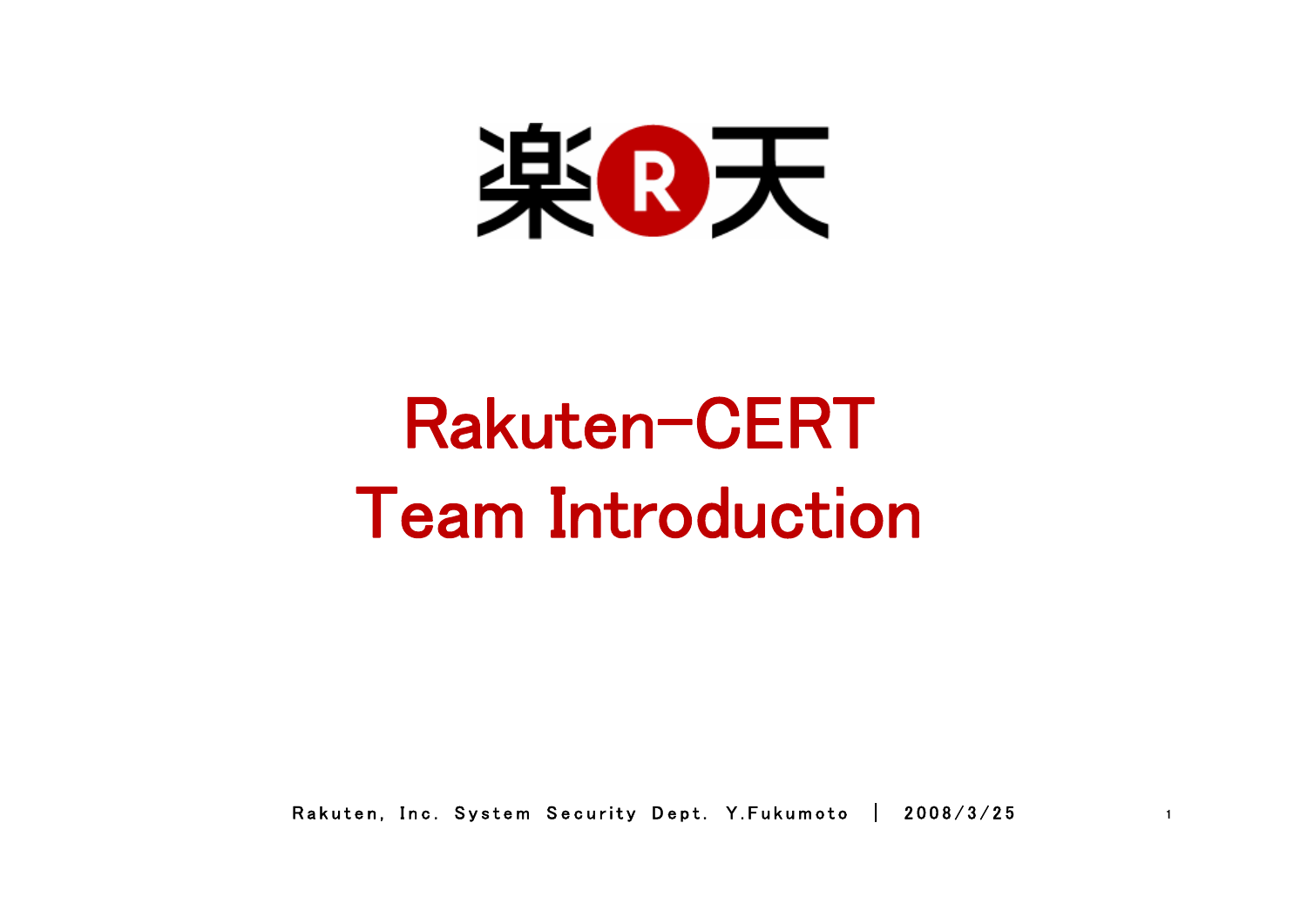

# Rakuten, Inc.

# ■Internet Services of Rakuten Group

- Rakuten Ichiba (Internet Shopping Mall)
- **Infoseek (Internet Portal Site)**
- **Rakuten Travel**
- **Rakuten Books**
- **Rakuten Securities**
- **Rakuten Bank**
- $\bullet$  etc (over 30 business unit)











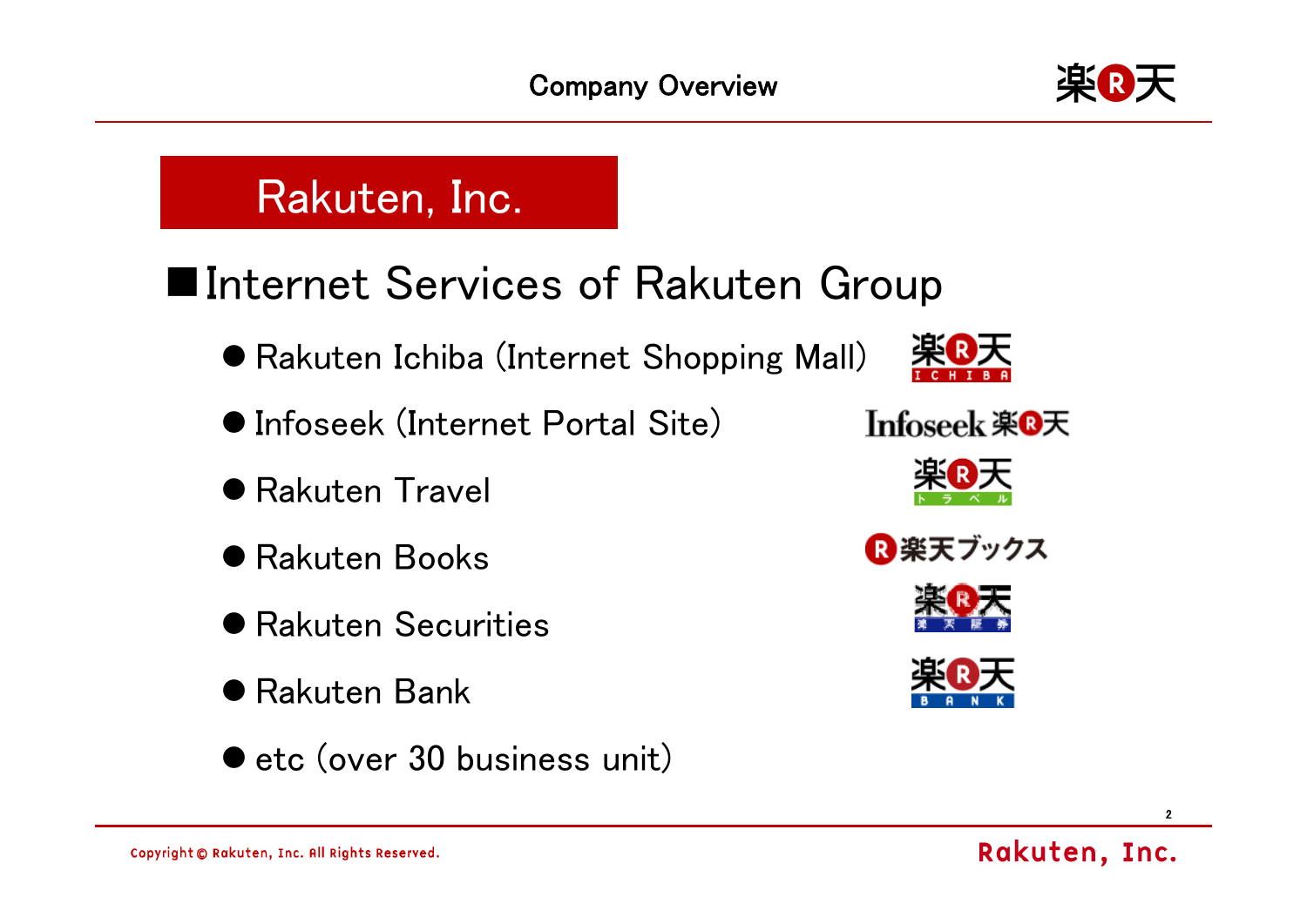

#### **Membership and Shops**

| <b>Membership Total</b> | over 44 million |
|-------------------------|-----------------|
| <b>Shop Total</b>       | over 60,000     |

### ■ Gross Merchandise Sales of Rakuten Ichiba and Rakuten Book



GMS: Mall (Fixed-price, Group Buy), Mobile (Fixed-price, Group Buy) and Rakuten Books

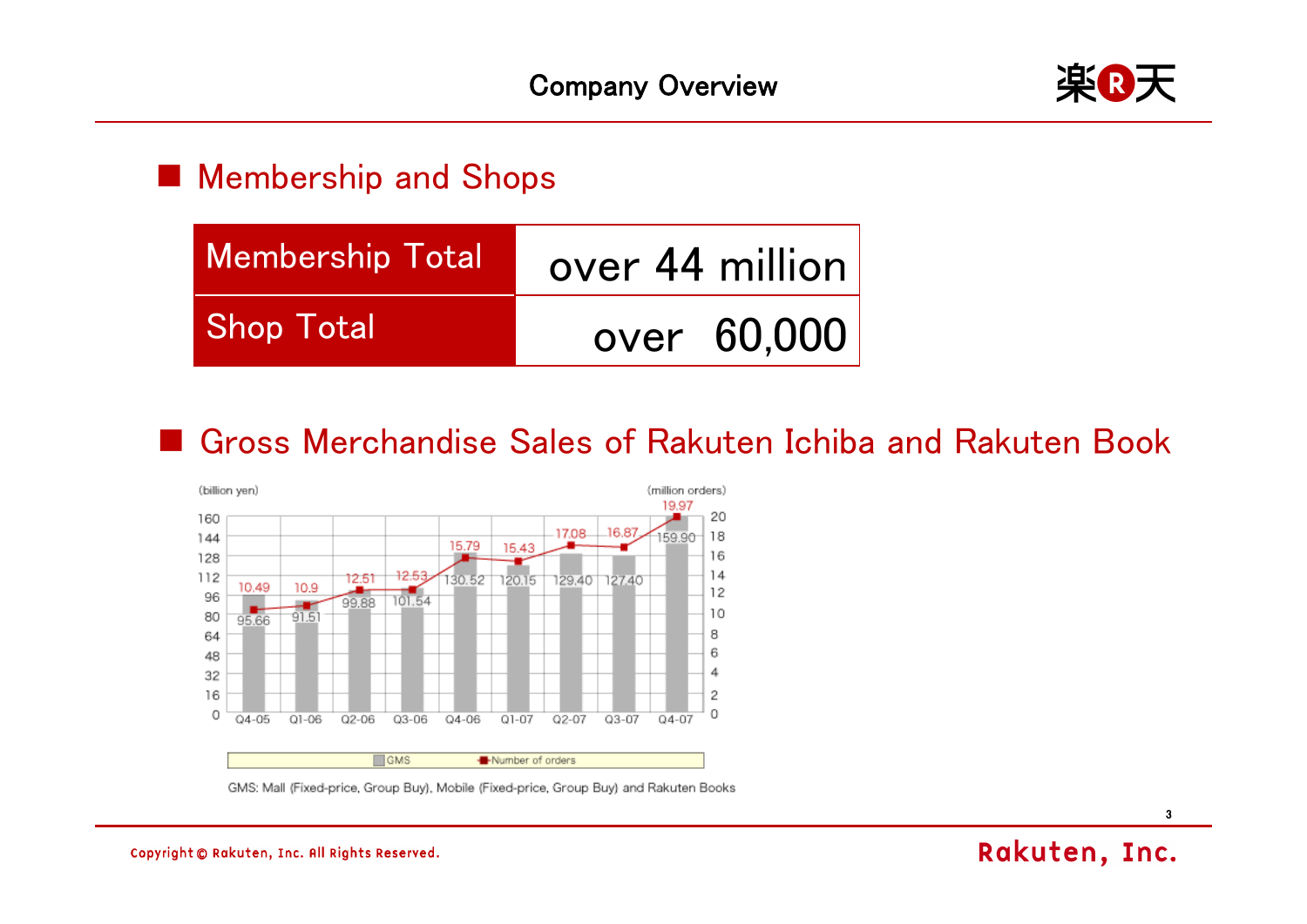



# Nippon CSIRT Association

- Each existing CSIRT had been doing their activity independently.
- $\frac{1}{2}$ Need more close partnership between each CSIRT.



- Make and improve relationship with outside organizations for swift Incident Response.
- Have or offer opportunities to exchange professional and technical information.

#### Set up Rakuten-CERT to get ties that binds each CSIRT intimately

Copyright © Rakuten, Inc. All Rights Reserved.

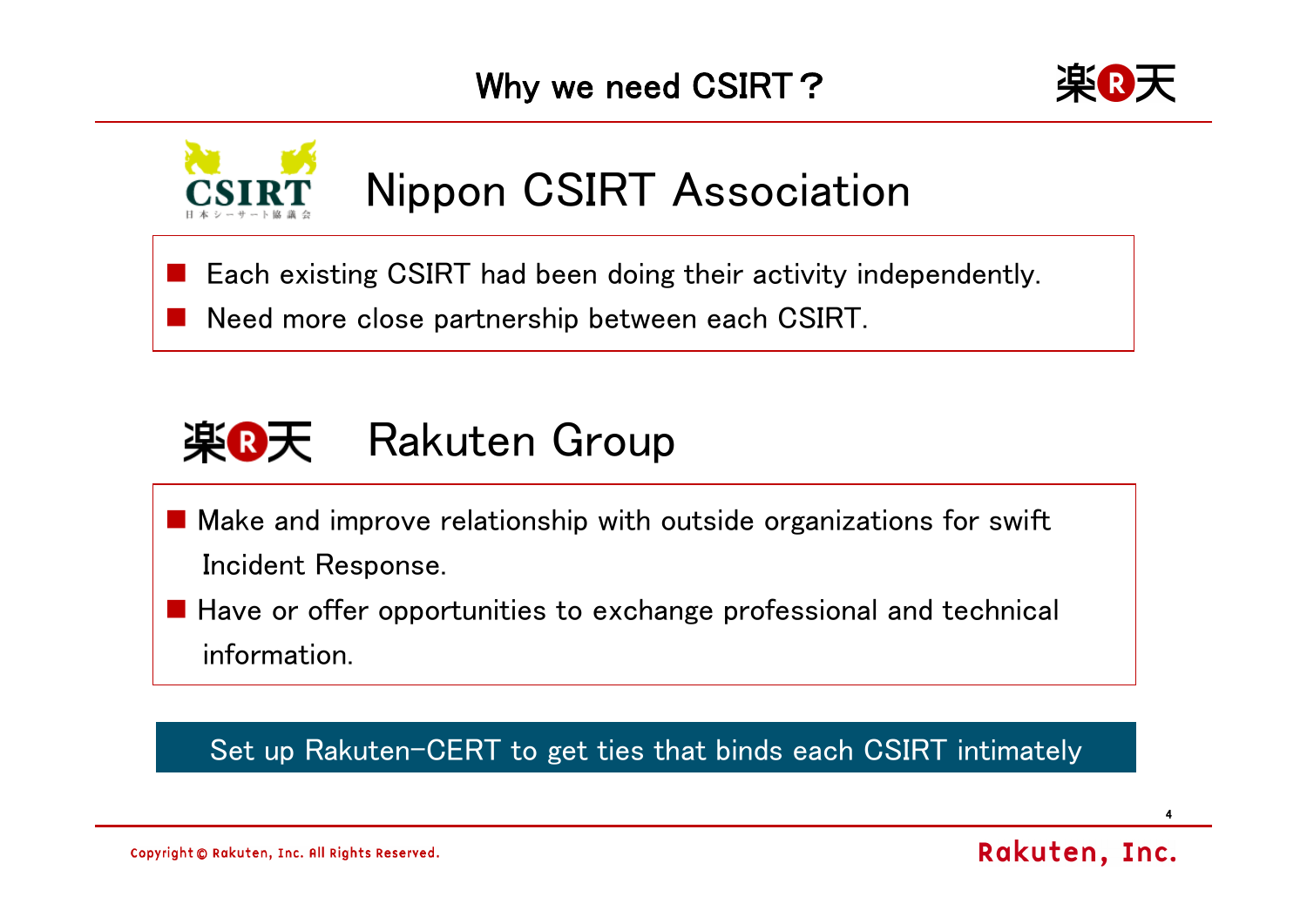

Rakuten-CERT (Rakuten Computer Emergency Response Team)

## Mission

Defending internet services of Rakuten against crackers.

### **Constituency**

Rakuten Group

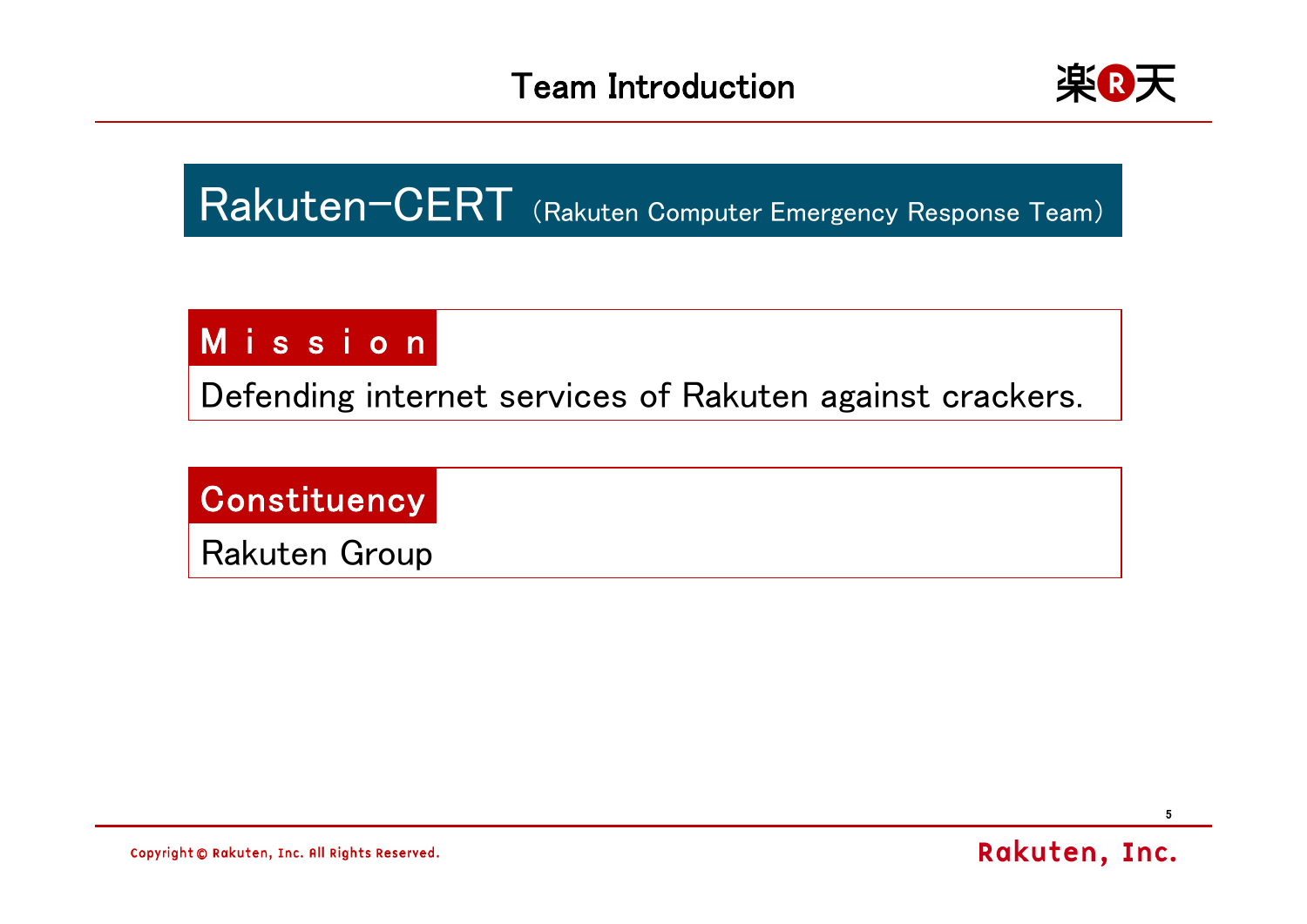

#### **List of functions**

| <b>Proactive Services</b>                                                                                                                                                                               | <b>Reactive Services</b>                                                           | <b>Security Quality</b><br><b>Management</b>                 |
|---------------------------------------------------------------------------------------------------------------------------------------------------------------------------------------------------------|------------------------------------------------------------------------------------|--------------------------------------------------------------|
| <b>Announcements</b><br>Research of Security<br>Technology<br><b>Security Audits</b><br><b>• Provide of Security Tools</b><br><b>Intrusion Detection</b><br><b>• Provide of Security</b><br>Information | <b>Alerts and Warnings</b><br><b>Incident Handling</b><br>. Vulnerability Handling | <b>·Risk Analysis</b><br>• Security Consulting<br>• Training |

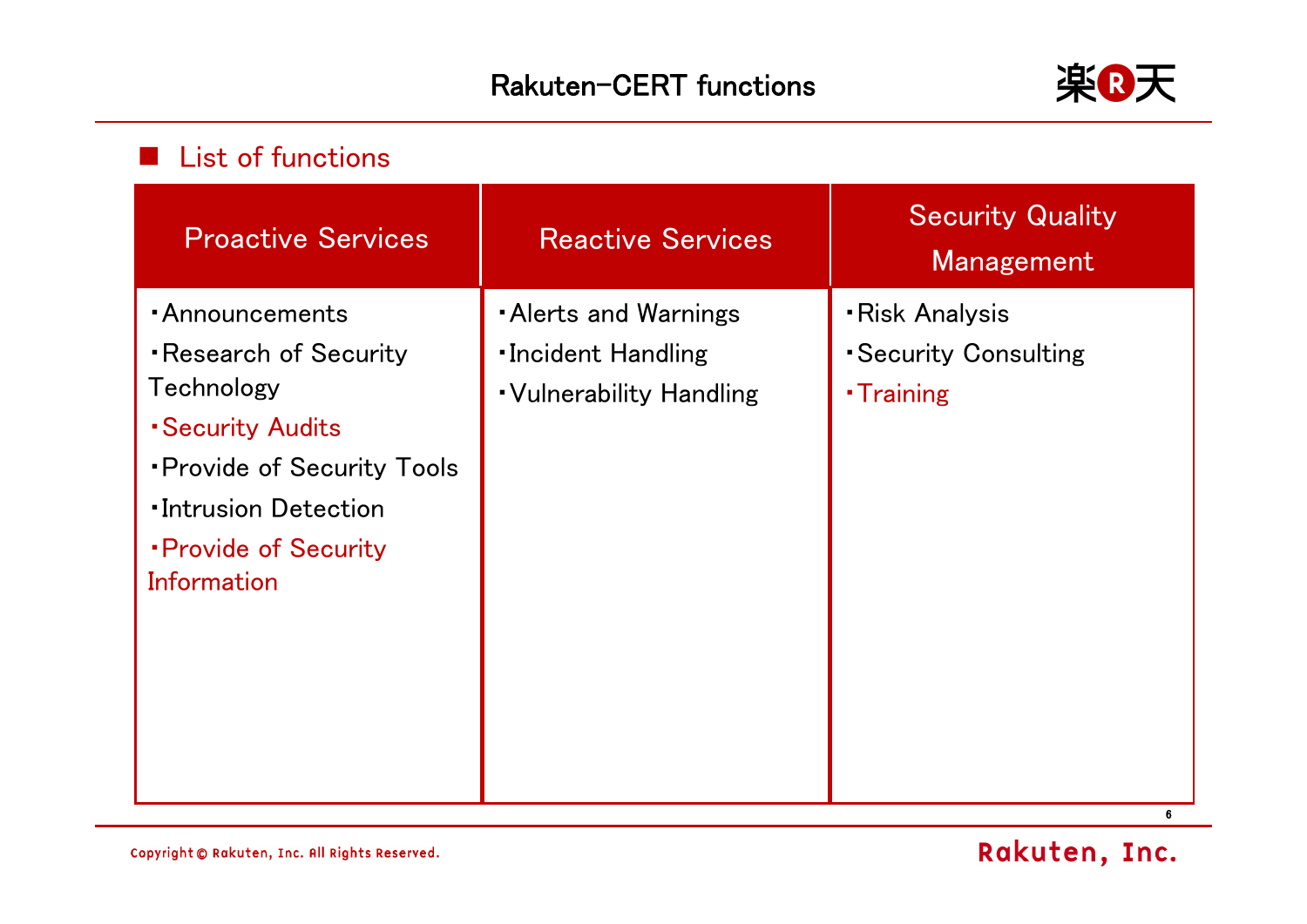### **Organization**





7

Copyright © Rakuten, Inc. All Rights Reserved.

#### Rakuten, Inc.